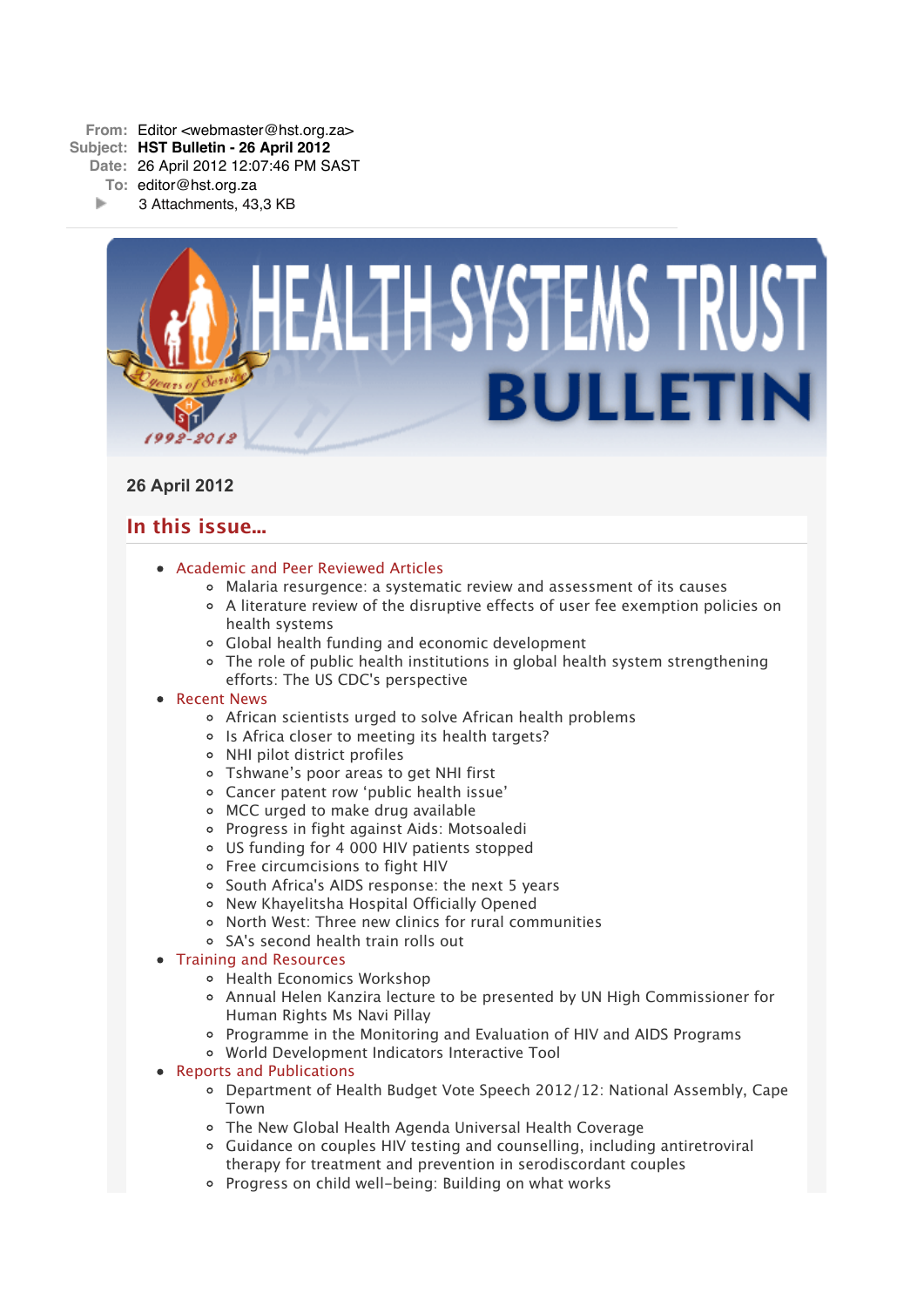- The End of the Golden Era of Global Health?
- Health system performance comparison: an agenda for policy, information and research
- [Conferences](x-msg://62/#conferences)
	- [3rd SA TB Conference](x-msg://62/#C_4)
	- [Third People's Health Assembly](x-msg://62/#C_5)
	- [The 5th Africa Conference on Sexual Health and Rights](x-msg://62/#C_6)
	- o [Second Global Symposium on Health Systems Research](x-msg://62/#C_7)
- Iob Opportunities
	- [AHP African Health Placements](x-msg://62/#J_0)
	- [Temporary Senior Human Resources Administrator Health Systems Trust](x-msg://62/#J_1)
	- [Manager Central Gauteng Mental Health Society](x-msg://62/#J_2)
	- Technical Officers Wits Reproductive and HIV Institute

# **Academic and Peer Reviewed Articles**

## **Malaria resurgence: a systematic review and assessment of its causes**

*Justin M Cohen, David L Smith, Chris Cotter, Abigail Ward, Gavin Yamey, Oliver J Sabot and Bruno Moonen. Malaria Journal 2012, 11:122. Published: 24 April 2012.*

Considerable declines in malaria have accompanied increased funding for control since the year 2000, but historical failures to maintain gains against the disease underscore the fragility of these successes. Although malaria transmission can be suppressed by effective control measures, in the absence of active intervention malaria will return to an intrinsic equilibrium determined by factors related to ecology, efficiency of mosquito vectors, and socioeconomic characteristics..[.Read More »](http://bulletin.hst.org.za//lt.php?id=K09UD1FcUQUOSlBVA0UHClxV)

Source: [http://www.malariajournal.com/content/11/1/122/abstract](http://bulletin.hst.org.za//lt.php?id=K09UD1FcUQUOSlBVA0UHClxV) [Accessed: 25 April 2012]

## **[back to top](x-msg://62/#top)**

## **A literature review of the disruptive effects of user fee exemption policies on health systems**

*Valéry Ridde, Emilie Robert and Bruno Meessen. BMC Public Health 2012, 12:289. Published: 20 April 2012.*

Several low- and middle-income countries have exempted patients from user fees in certain categories of population or of services. The objective of this article is to bring to light the disruptions triggered by exemption policies in health systems of low- and middle-income countries..[.Read More »](http://bulletin.hst.org.za//lt.php?id=K09UD1FcUQIHSlBVA0UHClxV)

Source: [http://www.biomedcentral.com/1471-2458/12/289/abstract\[](http://bulletin.hst.org.za//lt.php?id=K09UD1FcUQIHSlBVA0UHClxV)Accessed: 25 April 2012]

### **[back to top](x-msg://62/#top)**

#### **Global health funding and economic development**

*Greg Martin, Alexandrea Grant and Mark D'Agostino. Globalization and Health 2012, 8:8. Published: 10 April 2012.*

The impact of increased national wealth, as measured by Gross Domestic Product (GDP), on public health is widely understood, however an equally important but less well-acclaimed relationship exists between improvements in health and the growth of an economy..[.Read More »](http://bulletin.hst.org.za//lt.php?id=K09UD1FcUQIGSlBVA0UHClxV)

Source: [http://www.globalizationandhealth.com/content/8/1/8/abstract](http://bulletin.hst.org.za//lt.php?id=K09UD1FcUQIGSlBVA0UHClxV) [Accessed: 25 April 2012]

## **[back to top](x-msg://62/#top)**

## **The role of public health institutions in global health system strengthening efforts: The US CDC's perspective**

*Peter Bloland, Patricia Simone, Brent Burkholder, Laurence Slutsker, Kevin M. De Cock. PLoS Med 9(4): e1001199. Published: 3 April 2012.*

The international community has come to recognize the critical importance of strengthening health systems as a whole to the achievement of major global health goals. Ranging from the overarching health objectives of the Millennium Development Goals to the more focused objectives of the many specific global health programs..[.Read More »](http://bulletin.hst.org.za//lt.php?id=K09UD1FcUQIFSlBVA0UHClxV)

Source: [http://www.plosmedicine.org/article/info%3Adoi%2F10.1371%2Fjournal.pmed.1001199#aff2](http://bulletin.hst.org.za//lt.php?id=K09UD1FcUQIFSlBVA0UHClxV) [Accessed: 25 April 2012]

**[back to top](x-msg://62/#top)**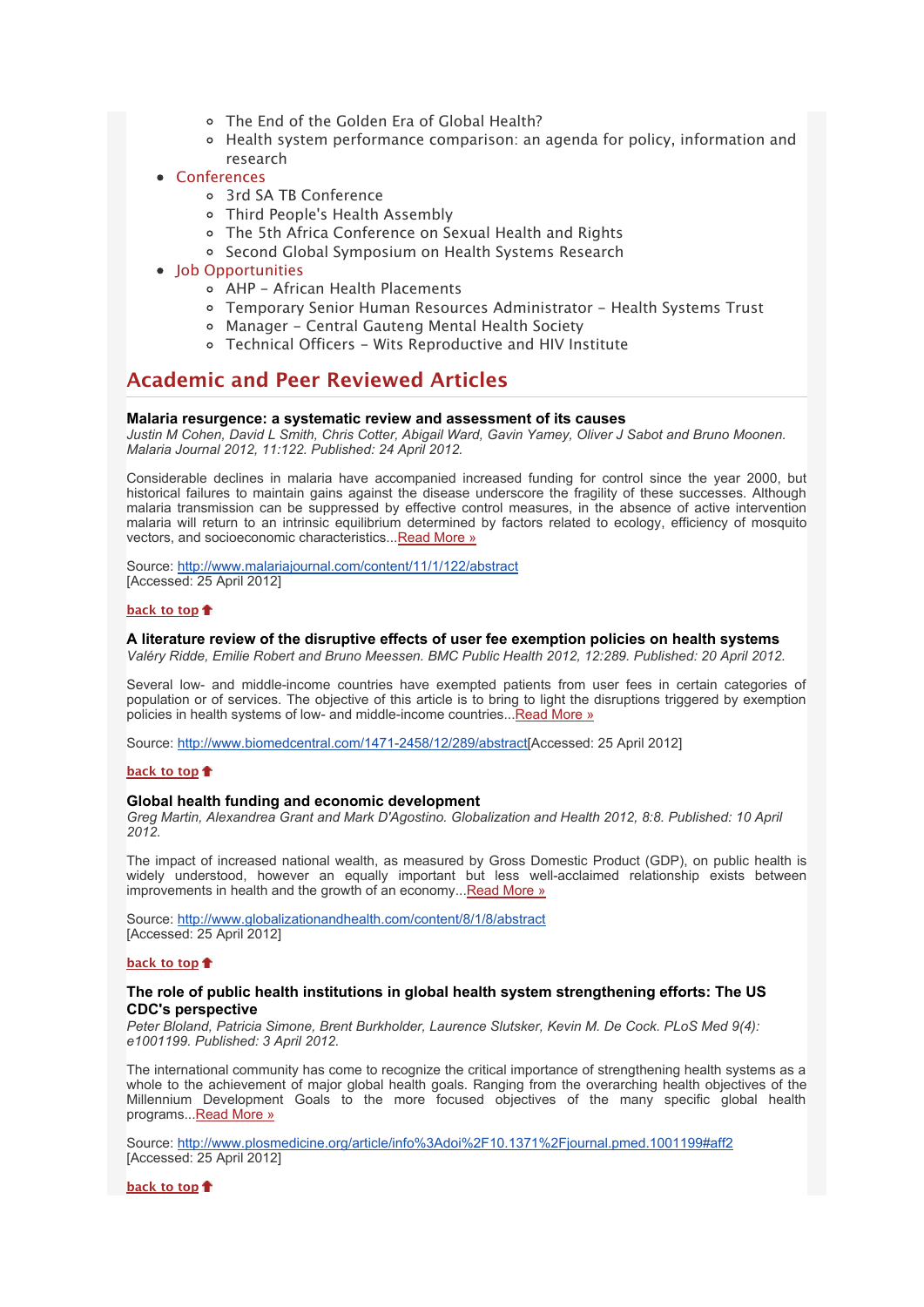# **Recent News**

#### **African scientists urged to solve African health problems**

*SciDev Net. Publushed: 25 April 2012.*

South Africa's science minister, Naledi Pandor, has called for increased efforts by African nations to build both a greater ability to carry out research relevant to their specific health challenges..[.Read More »](http://bulletin.hst.org.za//lt.php?id=K09UD1FcUQIESlBVA0UHClxV)

Source: [http://www.scidev.net/](http://bulletin.hst.org.za//lt.php?id=K09UD1FcUQIDSlBVA0UHClxV) [Accessed: 25 April 2012]

### **[back to top](x-msg://62/#top)**

#### **Is Africa closer to meeting its health targets?**

*Business Day. Published: 23 April 2012*

In 2000, the leaders of 189 nations signed the Millennium Declaration of the United Nations (UN), pledging to free their people from poverty, illiteracy and ill health. This commitment gave rise to the Millennium Development Goals (MDGs), the target date for the achievement of which is 2015..[.Read More »](http://bulletin.hst.org.za//lt.php?id=K09UD1FcUQICSlBVA0UHClxV)

Source: [http://www.businessday.co.za/articles/Content.aspx?id=170205](http://bulletin.hst.org.za//lt.php?id=K09UD1FcUQIBSlBVA0UHClxV) [Accessed: 25 April 2012]

### **[back to top](x-msg://62/#top)**

## **NHI pilot district profiles**

*Health-e News. Published: 17 April 2012.*

Health minister Dr Aaron Motsoaledi recently announced the 10 health districts chosen at part of a project to pilot Government's National Health Insurance (NHI) system. The implementation of NHI is part of the national health department's 10-point programme... Read More »

Source: [http://www.health-e.org.za/](http://bulletin.hst.org.za//lt.php?id=K09UD1FcUQIPSlBVA0UHClxV) [Accessed: 25 April 2012]

#### **[back to top](x-msg://62/#top)**

#### **Tshwane's poor areas to get NHI first**

*IOL. Published: 23 April 2012.*

Some of Tshwane's poorest residents stand to be the first beneficiaries of the National Health Insurance (NHI) as the provincial health department prepares to start implementing the scheme in Tshwane..[.Read More »](http://bulletin.hst.org.za//lt.php?id=K09UD1FcUQIOSlBVA0UHClxV)

Source: [http://www.iol.co.za/](http://bulletin.hst.org.za//lt.php?id=K09UD1FcUQMHSlBVA0UHClxV) [Accessed: 25 April 2012]

#### **[back to top](x-msg://62/#top)**

#### **Cancer patent row 'public health issue'**

*Business Day. Published: 23 April 2012*

Health activists are lobbying the Supreme Court of Appeal to consider the broader issue of the constitutional right to health when it weighs up commercial interests in a legal fight between two pharmaceutical companies next month..[.Read More »](http://bulletin.hst.org.za//lt.php?id=K09UD1FcUQMGSlBVA0UHClxV)

Source: [http://www.businessday.co.za](http://bulletin.hst.org.za//lt.php?id=K09UD1FcUQMFSlBVA0UHClxV) [Accessed: 25 April 2012]

#### **[back to top](x-msg://62/#top)**

#### **MCC urged to make drug available**

*Health-e News. Published: 17 April 2012*

A promising new drug currently on trial offers the last hope for some patients with pre-extensively drug resistant (XDR) or XDR tuberculosis, and the life or death decision on whether to make it available rests with the Medicines Control Council (MCC)... Read More »

Source: [http://www.health-e.org.za/](http://bulletin.hst.org.za//lt.php?id=K09UD1FcUQMDSlBVA0UHClxV)[Accessed: 25 April 2012]

#### **[back to top](x-msg://62/#top)**

**Progress in fight against Aids: Motsoaledi**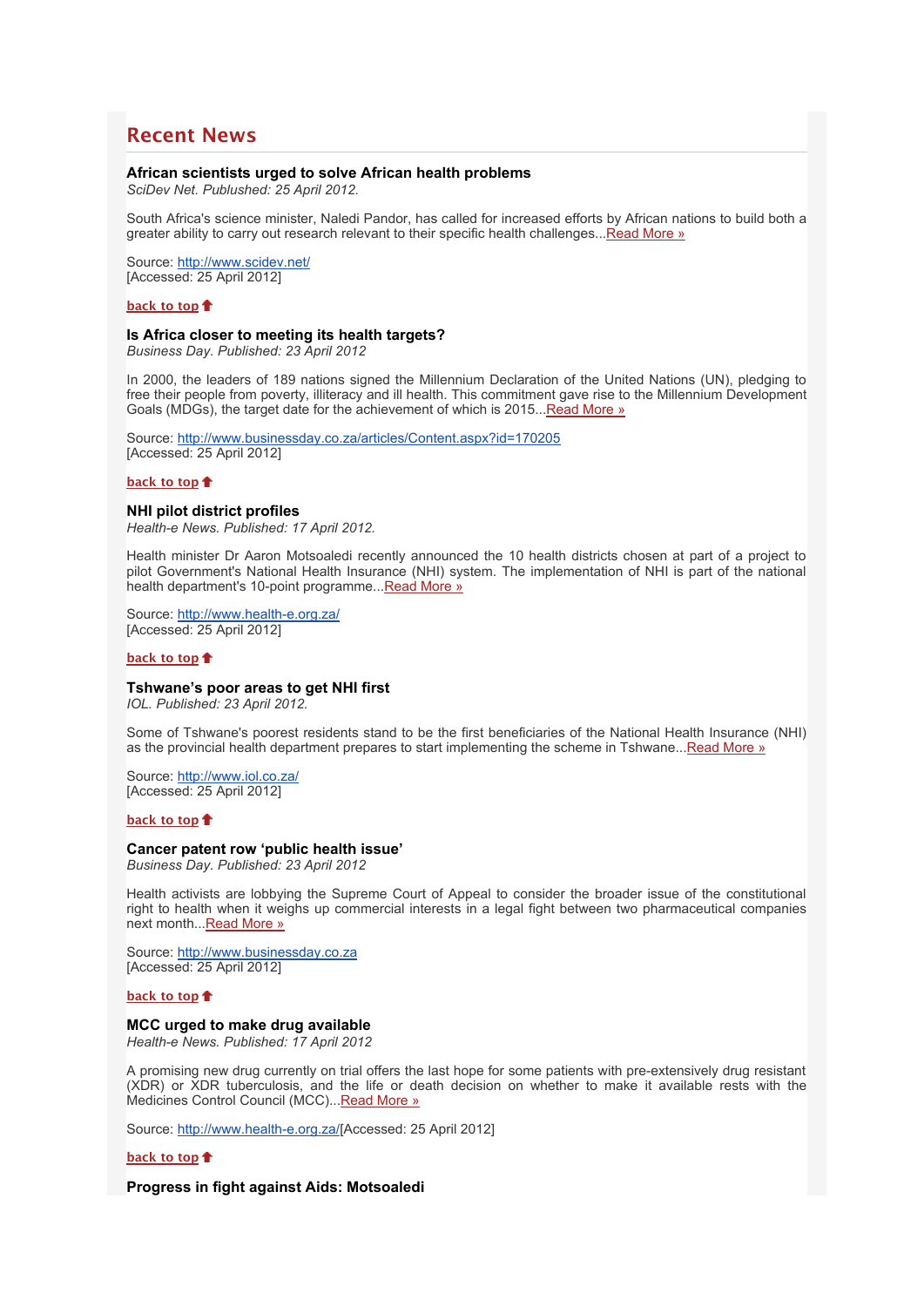*The New Age. Published: 24 April 2012.*

The government is achieving its targets in the fight against HIV/Aids, Health Minister Aaron Motsoaledi said on Tuesday. South Africa started the early decades of HIV and Aids "on a wrong footing", he told the National Assembly during debate on his budget vote... [Read More »](http://bulletin.hst.org.za//lt.php?id=K09UD1FcUQMCSlBVA0UHClxV)

Source: [http://www.thenewage.co.za\[](http://bulletin.hst.org.za//lt.php?id=K09UD1FcUQMBSlBVA0UHClxV)Accessed: 25 April 2012]

#### **[back to top](x-msg://62/#top)**

#### **US funding for 4 000 HIV patients stopped**

*IOL. Published: 18 April 2012*

About 4 000 HIV-positive patients that were treated at the semi-private McCord Hospital will have to get treatment at public clinics after private funding from US stopped... Read More »

Source: [http://www.iol.co.za/](http://bulletin.hst.org.za//lt.php?id=K09UD1FcUQMPSlBVA0UHClxV) [Accessed: 25 April 2012]

#### **[back to top](x-msg://62/#top)**

#### **Free circumcisions to fight HIV**

*News 24. Published: 17 April 2012*

Thousands of free circumcisions will be performed by non-profit HIV and Aids organisation Right to Care in the next year, the body said..[.Read More »](http://bulletin.hst.org.za//lt.php?id=K09UD1FcUQMOSlBVA0UHClxV)

Source: [http://www.news24.com/](http://bulletin.hst.org.za//lt.php?id=K09UD1FcUQAHSlBVA0UHClxV) [Accessed: 25 April 2012]

#### **[back to top](x-msg://62/#top)**

#### **South Africa's AIDS response: the next 5 years**

*The Lancet. Published: 14 April 2012*

No South African is untouched by HIV/AIDS. Many are infected with the virus, whether they are aware of their status or not, many have family or friends living with HIV, and many know someone who has died from an AIDSrelated disorder... Read More »

Source: [http://www.thelancet.com\[](http://bulletin.hst.org.za//lt.php?id=K09UD1FcUQAFSlBVA0UHClxV)Accessed: 25 April 2012]

#### **[back to top](x-msg://62/#top)**

## **New Khayelitsha Hospital Officially Opened**

*Western Cape Government. Published: 17 April 2012.*

Premier Helen Zille and the National Minister of Health, Dr Aaron Motsoaledi, officially opened the new Khayelitsha Hospital on 17 April 2012. The 240-bed medical facility will provide support to the surrounding primary healthcare facilities to ensure that patients receive care at the lowest level of entry into the healthcare system...[Read More »](http://bulletin.hst.org.za//lt.php?id=K09UD1FcUQAESlBVA0UHClxV)

Source: [http://www.westerncape.gov.za](http://bulletin.hst.org.za//lt.php?id=K09UD1FcUQADSlBVA0UHClxV) [Accessed: 25 April 2012]

#### **[back to top](x-msg://62/#top)**

#### **North West: Three new clinics for rural communities**

*The New Age. Published: 16 April 2012*

After a long wait, three rural communities around Taung will soon have proper health services within walking distance. Residents from Tweelingspan, Buxton and Sekhing villages welcomed the sod- turning ceremonies in their respective areas by the health department... [Read More »](http://bulletin.hst.org.za//lt.php?id=K09UD1FcUQACSlBVA0UHClxV)

Source: [http://www.thenewage.co.za/](http://bulletin.hst.org.za//lt.php?id=K09UD1FcUQABSlBVA0UHClxV) [Accessed: 25 April 2012]

#### **[back to top](x-msg://62/#top)**

#### **SA's second health train rolls out**

*BizCommunity. Published: 19 April 2012.*

South Africa's second state-of-the art clinic on wheels, Phelophepa II, has hit the tracks, taking much-needed primary health care services to the country's poorest rural communities... Read More »

Source: [http://www.bizcommunity.com \[](http://bulletin.hst.org.za//lt.php?id=K09UD1FcUQAPSlBVA0UHClxV)Accessed: 25 April 2012]

**[back to top](x-msg://62/#top)**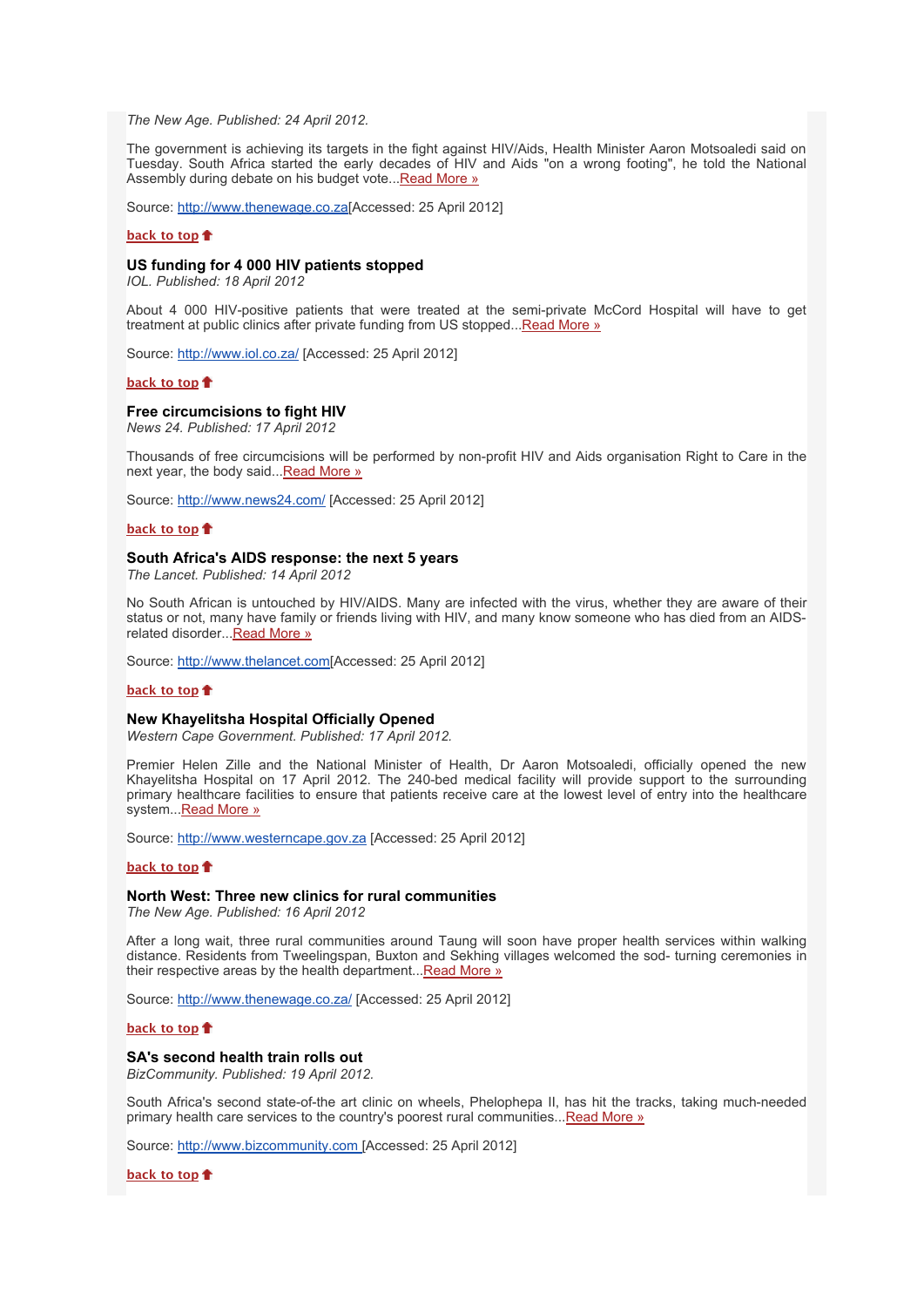# **Training and Resources**

## **Health Economics Workshop**

*HEARD Dates: 14-18 May 2012. Venue: Durban*

Learn the skills and the contributions that health economics can bring to resource planning, allocation and evaluation in the healthcare sector. [Click here for more information»](http://bulletin.hst.org.za//lt.php?id=K09UD1FcUQAOSlBVA0UHClxV)

## **[back to top](x-msg://62/#top)**

## **Annual Helen Kanzira lecture to be presented by UN High Commissioner for Human Rights Ms Navi Pillay**

*The Centre for Human Rights at the Faculty of Law, University of Pretoria Date: 15 May 2012 Time: 12:00 for 12:30 Venue: Senate Hall, University of Pretoria.*

This public lecture on women's reproductive health rights will be presented by Ms Navi Pillay, United Nations High Commissioner for Human Rights. [Click here for more information»](http://bulletin.hst.org.za//lt.php?id=K09UD1FcUQEHSlBVA0UHClxV)

#### **[back to top](x-msg://62/#top)**

## **Programme in the Monitoring and Evaluation of HIV and AIDS Programs**

*When: 6 - 17 August 2012 Where: School of Health Systems and Public Health (SHSPH), University of Pretoria*

The course offers intensive training that will cover the fundamental concepts and tools for monitoring and evaluating HIV/AIDS programmes. The course will include sessions on the role of strategic information in decision-making, M&E frameworks, indicators, information systems, evaluation designs, developing M&E plans, [calculating and interpreting indicators and facilitating the use of strategic information... Click here for more](http://bulletin.hst.org.za//lt.php?id=K09UD1FcUQEGSlBVA0UHClxV) information»

## **[back to top](x-msg://62/#top)**

## **World Development Indicators Interactive Tool**

*URL: [http://www.ibge.gov.br/paisesat/main.php](http://bulletin.hst.org.za//lt.php?id=K09UD1FcUQEFSlBVA0UHClxV)*

A very useful tool that profiles countries population, economic, social, environmental indicators and status on achieving the Millennium Development Goals.

**[back to top](x-msg://62/#top)**

# **Reports and Publications**

#### **Department of Health Budget Vote Speech 2012/12: National Assembly, Cape Town** *Department of Health (South Africa). Published: 2012*

Minister Aaron Motsoaledi delivered his Department of Health Budget Vote Speech to the National Assembly in Cape Town. [Click Here »](http://bulletin.hst.org.za//lt.php?id=K09UD1FcUQEESlBVA0UHClxV)

#### **[back to top](x-msg://62/#top)**

### **The New Global Health Agenda Universal Health Coverage**

*Council on Foreign Relations. Published: 2012*

The field of global health is witnessing a shift in focus from disease-driven initiatives to projects aimed at increasing the sustainability and strengthening of health systems. A crucial component to this is universal health coverage (UHC), which seeks to address financing schemes for health... [Click Here»](http://bulletin.hst.org.za//lt.php?id=K09UD1FcUQEDSlBVA0UHClxV)

#### **[back to top](x-msg://62/#top)**

**Guidance on couples HIV testing and counselling, including antiretroviral therapy for treatment and prevention in serodiscordant couples**

*World Health Organization. Published: 2012.*

New WHO guidelines recommend offering HIV testing and counselling to couples, wherever HIV testing and counselling is available, including in antenatal clinics. For couples where only one partner is HIV positive, the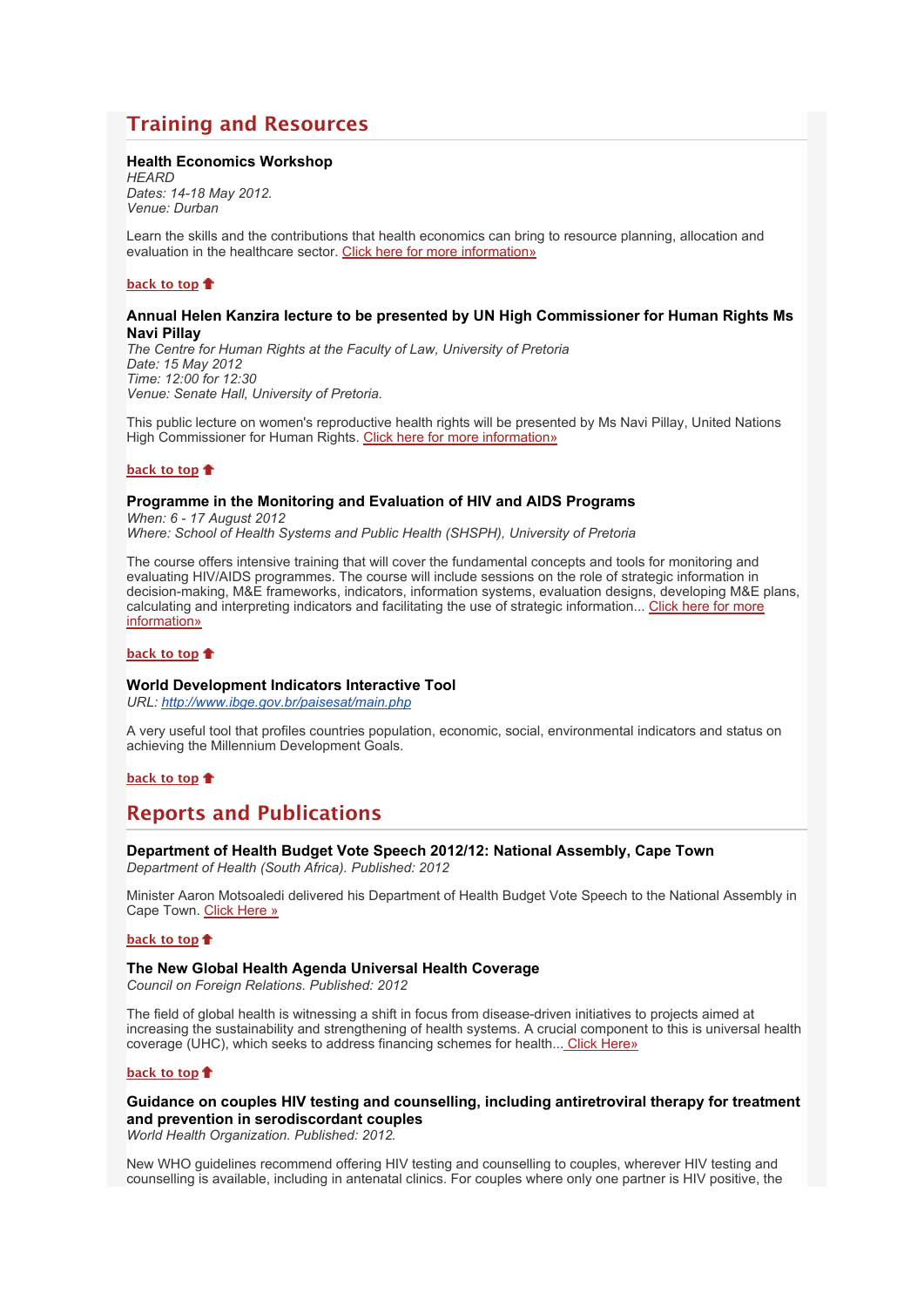guidelines recommend offering antiretroviral therapy to the HIV positive partner. [Click Here»](http://bulletin.hst.org.za//lt.php?id=K09UD1FcUQECSlBVA0UHClxV)

## **[back to top](x-msg://62/#top)**

#### **Progress on child well-being: Building on what works**

*Save the Children. Published: 2012.*

This report analyses the improvements to children's lives during the past two decades in five sectors: health, nutrition, water and sanitation, education and child protection. The extraordinary progress achieved on many fronts should be celebrated. [Click Here»](http://bulletin.hst.org.za//lt.php?id=K09UD1FcUQEBSlBVA0UHClxV)

#### **[back to top](x-msg://62/#top)**

### **The End of the Golden Era of Global Health?**

*Center For Strategic and International Studies(CSIS). Published: 2012*

Looking ahead to 2013 and beyond, we can already safely predict that, barring an unlikely quick turn to robust economic growth among advanced industrial economies, the global health agenda will remain in very difficult straits into the future. [Click Here»](http://bulletin.hst.org.za//lt.php?id=K09UD1FcUQEASlBVA0UHClxV)

## **[back to top](x-msg://62/#top)**

### **Health system performance comparison: an agenda for policy, information and research** *World Health Organization. Published: 2012*

This work is a summary of material prepared for a forthcoming book by the European Observatory on Health Systems and Policies[.Click Here»](http://bulletin.hst.org.za//lt.php?id=K09UD1FcUQEPSlBVA0UHClxV)

**[back to top](x-msg://62/#top)**

## **Conferences**

## **3rd SA TB Conference**

*When: 12-15 June 2012 Venue: ICC, Durban, South Africa URL: [http://www.tbconference.co.za/](http://bulletin.hst.org.za//lt.php?id=K09UD1FcUQEOSlBVA0UHClxV)*

The 3rd TB Conference will build on the momentum of the previous TB conferences and give communities an opportunity to assess progress towards reaching TB/HIV targets. Thus, giving meaning to the theme for the 2012 TB Conference: "Reaching the target".

#### **[back to top](x-msg://62/#top)**

## **Third People's Health Assembly**

*When: 6-11 July 2012 Venue: University of the Western Cape, Cape Town, South Africa URL: [http://www.phmovement.org/en/pha3](http://bulletin.hst.org.za//lt.php?id=K09UD1FcUQ4HSlBVA0UHClxV)*

The People's Health Assembly (PHA), organised by the People's Health Movement (PHM), is a global event bringing together health activists from across the world to share experiences, analyse global health situation, develop civil society positions and to develop strategies which promote health for all.

#### **[back to top](x-msg://62/#top)**

#### **The 5th Africa Conference on Sexual Health and Rights**

*When: 19-22 September 2012 Venue:Windhoek, Namibia. URL: [http://www.africasexuality.org](http://bulletin.hst.org.za//lt.php?id=K09UD1FcUQ4GSlBVA0UHClxV)*

The 5th Africa Conference on Sexual Health and Rights will take stock of responses to sexual health and rights on the continent since ICPD, and interrogate the status of sexual health and rights, with particular focus on women, girls, adolescents and youth.

## **[back to top](x-msg://62/#top)**

#### **Second Global Symposium on Health Systems Research** *When: 31 October-3 November 2012 Where: Beijing, People's Republic of China URL: [http://www.hsr-symposium.org](http://bulletin.hst.org.za//lt.php?id=K09UD1FcUQ4FSlBVA0UHClxV)*

The Second Global Symposium on Health Systems Research call for abstracts is now open. The Symposium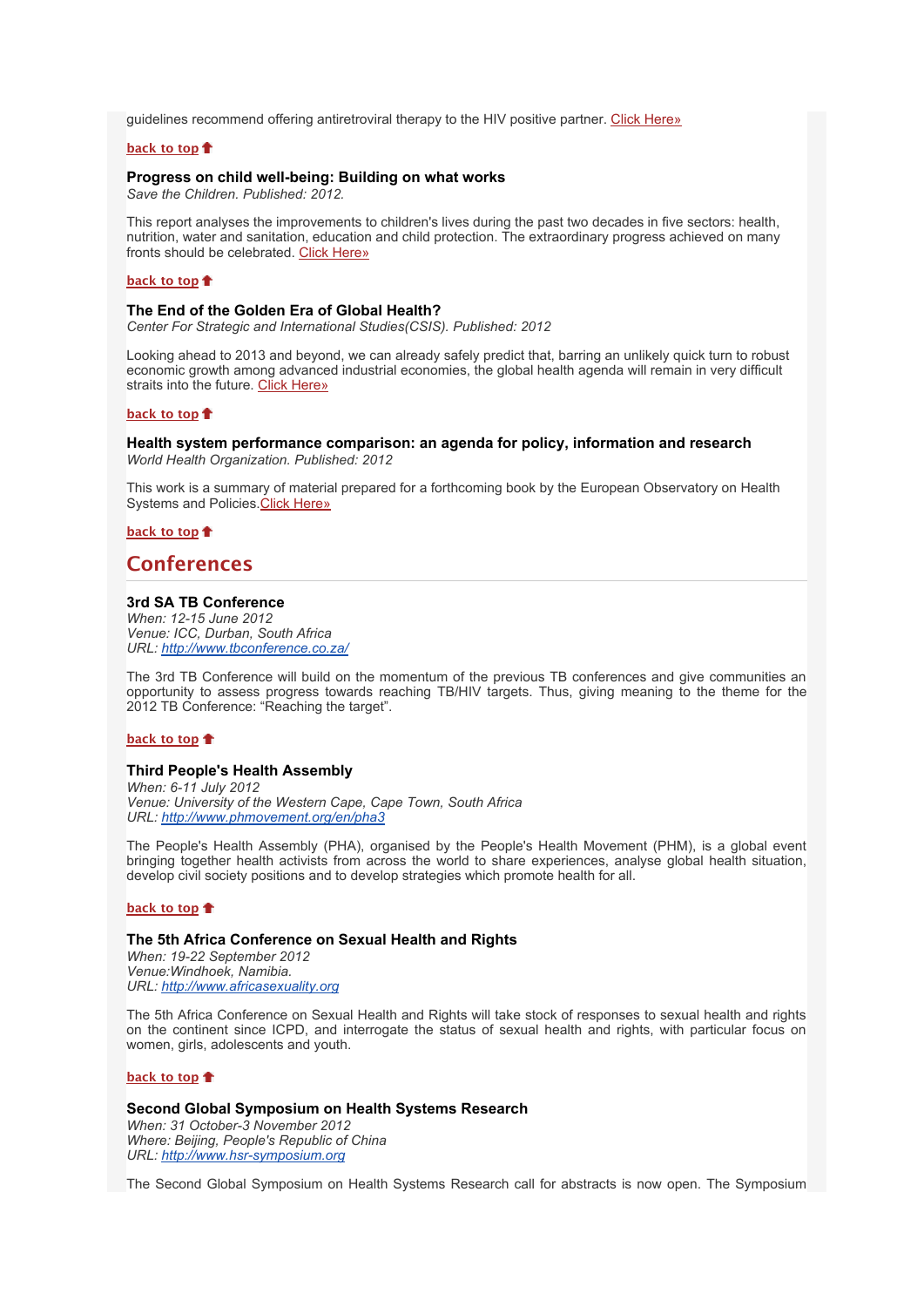will focus on the science to accelerate universal health coverage around the world. It will cover three main themes: Knowledge Translation, State-of-the-Art Health Systems Research, and Health Systems Research Methodologies.

#### **[back to top](x-msg://62/#top)**

## **Job Opportunities**

## **AHP - African Health Placements**

AHP is a not-for-profit project that aims to support the recruitment and retention of healthcare workers in South Africa. AHP is focused on assisting healthcare professionals make the right choice for their future in South Africa. No placement fees are charged.

Please view the website for more details [http://www.ahp.org.za](http://bulletin.hst.org.za//lt.php?id=K09UD1FcUQ4ESlBVA0UHClxV) or contact on 011 328 1300

#### **[back to top](x-msg://62/#top)**

#### **Temporary Senior Human Resources Administrator**

*Health Systems Trust Closing date: 3 May 2012*

HST seeks to appoint a Temporary Senior Human Resources Administrator / HR Officer, based in Durban, KwaZulu-Natal.

Please view our website for more details [http://www.hst.org.za/content/temporary-senior-human-resources-administrator](http://bulletin.hst.org.za//lt.php?id=K09UD1FcUQ4DSlBVA0UHClxV)

**[back to top](x-msg://62/#top)**

#### **Manager**

*Central Gauteng Mental Health Society Closing date: 4 May 2012*

The Central Gauteng Mental Health Society seeks to appoint a Manager, based in Ekurhuleni.

Please view our website for more details [http://www.hst.org.za/content/manager](http://bulletin.hst.org.za//lt.php?id=K09UD1FcUQ4CSlBVA0UHClxV)

## **[back to top](x-msg://62/#top)**

### **Technical Officers**

*Wits Reproductive and HIV Institute Closing date: 15 May 2012*

The Wits Health Consortium (WHC) seeks to appoint Technical Officers (TO), based in Pretoria and Mpumalanga.

Please view our website for more details [http://www.hst.org.za/content/technical-officers](http://bulletin.hst.org.za//lt.php?id=K09UD1FcUQ4BSlBVA0UHClxV)

**[back to top](x-msg://62/#top)**

 $\bf{f}$  Health Systems Trust has joined facebook. Keep up to date with our activities and the latest news, events and publications on